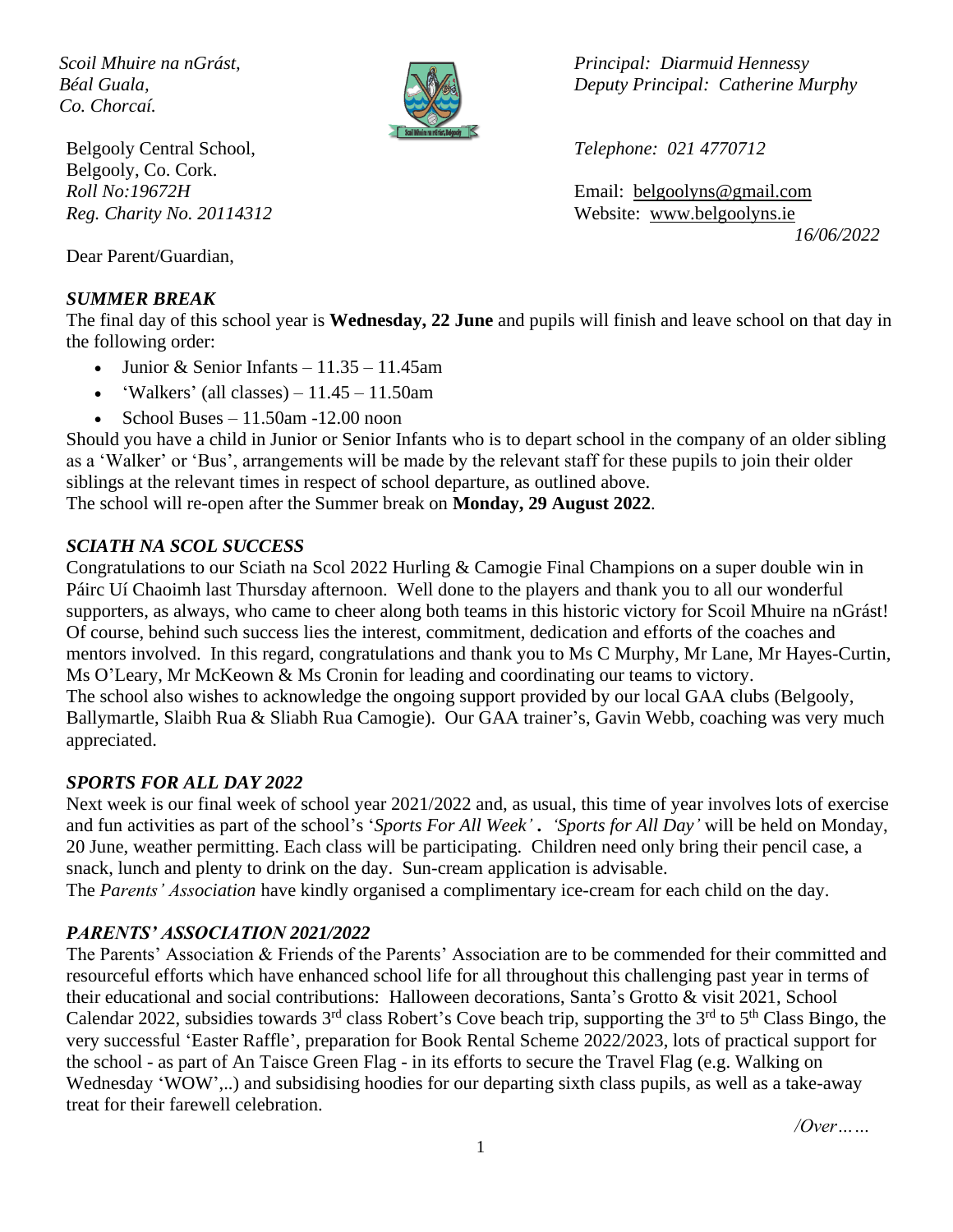Of course this would not have been feasible without the support the PA has received throughout the year from school families, the wider community and the local business community. The Parents' Association are most appreciative of such help and assistance. We have 230 school families and your support in helping the Parents' Association going forward in 2022/2023 in any way would be most welcome.

Many parents continue to advocate most generously on the school's behalf in terms of potentially beneficial educational related activities, resources, projects or initiatives (e.g. air purifiers, website, excursion venues, various expertise). Such opportunities complement and continue to add to the pupils' learning and general school experience. Should you wish to bring such a possibility to our attention for consideration, please feel free to contact the school.

## *CHILD PROTECTION PROCEDURES FOR PRIMARY & POST-PRIMARY SCHOOLS*

The Board of Management recently reviewed the school's Child Safeguarding measures. The related notification and Child Safeguarding Statement & Risk Assessment are available to view on the school's website.

### *SCHOOL WEBSITE*

Our visitor numbers to our school website, which features a vast range of activities and events, continue to rise. In addition, it includes school information and educational related links you may find useful e.g. parents' section, previous Home/School notes 2021/2022, Booklists 2022/2023, School Calendar 2022/2023…. We would like to acknowledge and thank Mrs. Finn, Assistant Principal, who plays a pivotal role in organising the school website during the year.

### *SCHOOL UNIFORM*

As families may be making preparations for the next school year, we wish to remind you of the following school requirements regarding the school uniform. The uniform consists of wine jumper/cardigan with school crest, grey trousers/pinafore/skirt, wine tie, blue shirt and regular school shoes. Pupils wear tracksuits for sporting and PE related activities, class teachers will inform you of these days in September. A white polo shirt is to be worn under tracksuit and pupils may wear runners with tracksuit.

During the months of May, June & September, in addition to the main school uniform or the school tracksuit on designated days (as above), pupils may also wear a white polo t-shirt, an up-cycled short version of the existing school tracksuit or wine-coloured shorts (the latter being available once again from mid-July from the school's uniform supplier – *Cahill's Clothing Carrigaline*). *To assist with returning lost uniform items, please label clothing.*

### *SPECIFIC REQUIREMENTS*

Parents are requested to inform the Board, through the Principal, of any allergies or any *Specific Requirements* of their child. The Board will then inform all parents of a food allergy within the school. Without identifying any individual pupils, the teachers will make their pupils aware of food allergies. This, the Board hopes will provide a safe environment and invites parents, staff, pupils and school visitors for their co-operation. Because the consequences of a child having an allergic reaction can be serious, the Board assumes that the whole school community will assist in making the school as safe as is reasonably possible for each child. **Regarding School Year 2022/2023, please note we have pupils in the following sections who have particular allergies (Infants, Second, Third, Fourth, Fifth & Sixth Classes – hazel nut, peanut and cashew nut allergies) and who have been advised to avoid all foods containing same.** We ask for your cooperation in this respect.

*/Over……*